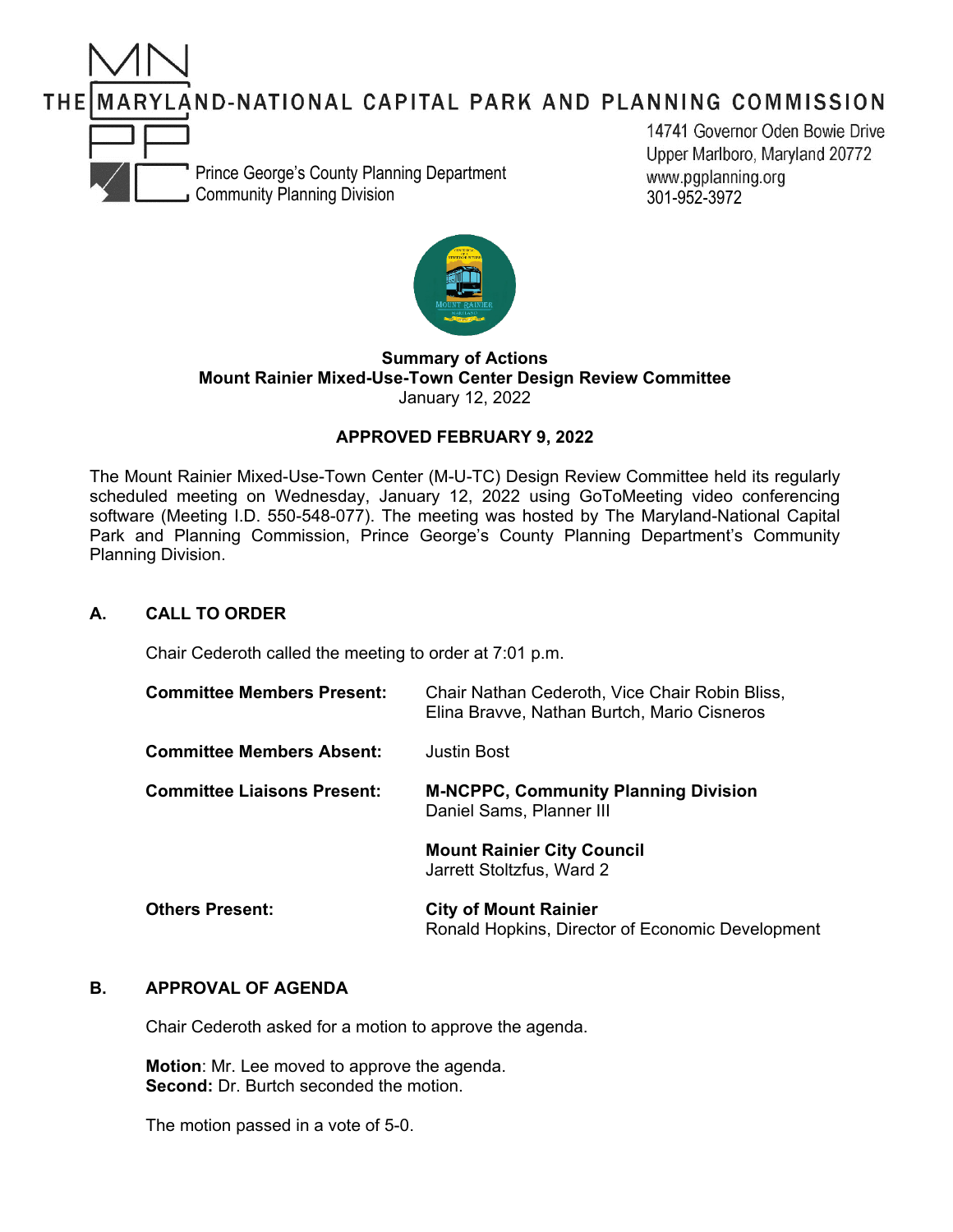# **C. NEW BUSINESS**

## **1. Brewtainer Salon, 3403B Perry Street**—Install sign.

**Committee:** Chair Cederoth summarized that since the sign at the top of the building was no longer present, the development standards now permitted additional signage, and that the issues before the committee tonight were to determine if the proposed sign obscured a building feature, and if it met the definition of a flat sign for installation purposes. Vice Chair Bliss suggested the applicant apply for funding for façade renovations and reminded those present that at a previous meeting [September 8, 2021] the committee had mentioned the possibility of a blade sign or signage at the building top once the other sign was removed. Chair Cederoth confirmed the intention of the proposal was to mount or "float" the sign over the glass-block transom. Vice Chair Bliss asked about the installation method, stating a concern that if mounting into the mortar points, the location of the mounting hardware would. fall too close into the lettering and might look odd. She clarified that most pin mounted signs have the mounting points that fall within an inch or two of each edge of the sign.

**Staff:** Mr. Sams confirmed the staff recommendation was that the pin-mount installation hardware use the mortar joints so as not to damage the concrete block.

**Committee:** Vice Chair Bliss suggested the sign could be hung from the ceiling of marquee in order to reduce the problem of mounting areas. This would reduce the number of holes in both the sign and the building and would solve the problem of the odd mounting spots if mounted into the mortar joints.

*A discussion ensued about various sign installation methods.*

**Committee:** Dr. Burtch suggested the development standards did not permit hanging signs from ceilings.

*Elina Bravve arrived at 7:21 p.m.*

**Staff:** Mr. Sams suggested that by virtue of the pin-mounting and transparency the sign could be said not to obscure the transom *per se.*

**Committee:** Chair Cederoth and Dr. Burtch agreed. Chair Cederoth stated that the proposed sign was also not technically a flat sign so the standard requiring flush installation may not apply. He asked for a motion to recommend approval with conditions.

**Motion**: Dr. Burtch moved to recommend approval of the application as submitted with the condition that any masonry fasteners go into mortar joints, not glass or concrete block. Alternatively, the sign may be mounted to the wooden jamb of the transom.

**Second:** Mr. Lee seconded the motion.

The motion passed in a vote of 5-0-1 (Vice Chair Bliss abstaining).